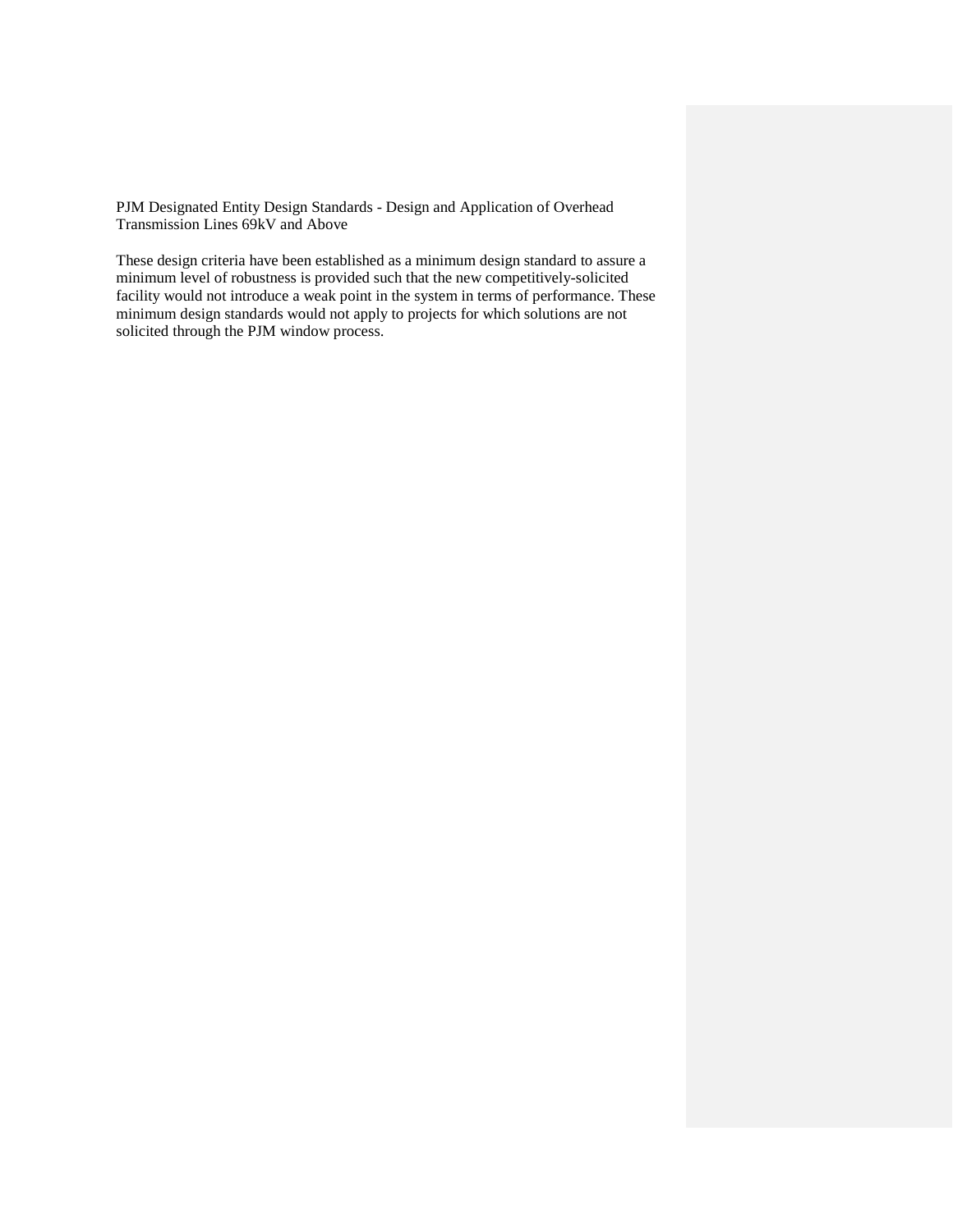PJM Designated Entity Design Standards - Design and Application of Overhead Transmission Lines 69kV and Above

## 1.0 SCOPE AND GENERAL REQUIREMENTS

.

1.1. This document sets forth the requirements and recommendations for the design of overhead electric transmission facilities.

1.1.1. Transmission lines, for the purpose of this document, are those with an operating voltage of 69kV or greater. Should we add verbage to identify the >200kV threshold and the conditions than <200kV >=69kV may be subject to bid? Ask PJM

1.1.2. The term "DE" in this document refers to the Designated Entity, the party that will own and be responsible for the maintenance and operation of the subject transmission facility

1.2. The design and operation of all transmission lines shall meet the requirements of the National Electrical Safety Code (ANSI/IEEE C-2) [NESC]. The edition of the NESC in effect at the time of the design shall govern. Any additional code/standard reference needed?

1.3. The electrical and strength requirements of this document shall apply to all new transmission lines; and extensions, taps, or additions to existing transmission lines where the circuit length of the new construction is 1000ft or more. Is this still relevant for competitively-solicited facilities? Move to strike?

1.6. Switch or Underground to Overhead transition structures are not within the scope of this document. If a switch or an Underground to Overhead transition is to be mounted on a transmission structure, the structure design shall have adequate strength and rigidity to ensure the reliable operation of the lines and switch.

1.8. While this document provides criteria for the design of transmission lines on the PJM system, these do not represent the only issues to consider in the design of such lines. Other issues must also be considered such as: maintenance, inspection, and repair on both the structures and the wires of these lines. This will ensure the reliability of the line at a minimal cost well into the future. Do we wish to expand on this thought?

1.9. In some instances, the requirements or recommendations specified in this document may come into conflict with other issues such as permitting or local issues. These specifications may be adjusted and negotiated with the specific and written approval of the DE. The agreed negotiation of a relaxation of any specification for an individual

**Comment [TDP1]:** I thought we determined that we would make this applicable to all voltages.

**Comment [TDP2]:** Are there enough terms that need defined to group them all in one section up front?

**Comment [TDP3]:** Suggest striking. This document addresses only design standards.

**Comment [TDP4]:** Need to meet the NESC and this document.

**Comment [TDP5]:** Suggest adding a statement similar to this: The Designated Entity shall identify and design to all additional legislated requirements as adopted by state and local jurisdictions.

**Comment [TDP6]:** I believe we decided to eliminate this. The scope is all competitively solicited projects.

**Comment [TDP7]:** Should they be if they are part of a competitive project?

**Comment [TDP8]:** The Respondents to the RFP must address these issues separately. Since we are creating minimum design standards, are there any specific requirements that we can state. Should we include this at all? If we do, suggest rewording as a general requirement such as: Transmission Line Facilities shall be designed to accommodate maintenance, …

**Comment [TDP9]:** Shouldn't PJM be the approver?

**Comment [TDP10]:** Do we want to go here? Shouldn't the requirement be the stricter of the MDS or the regulated requiements?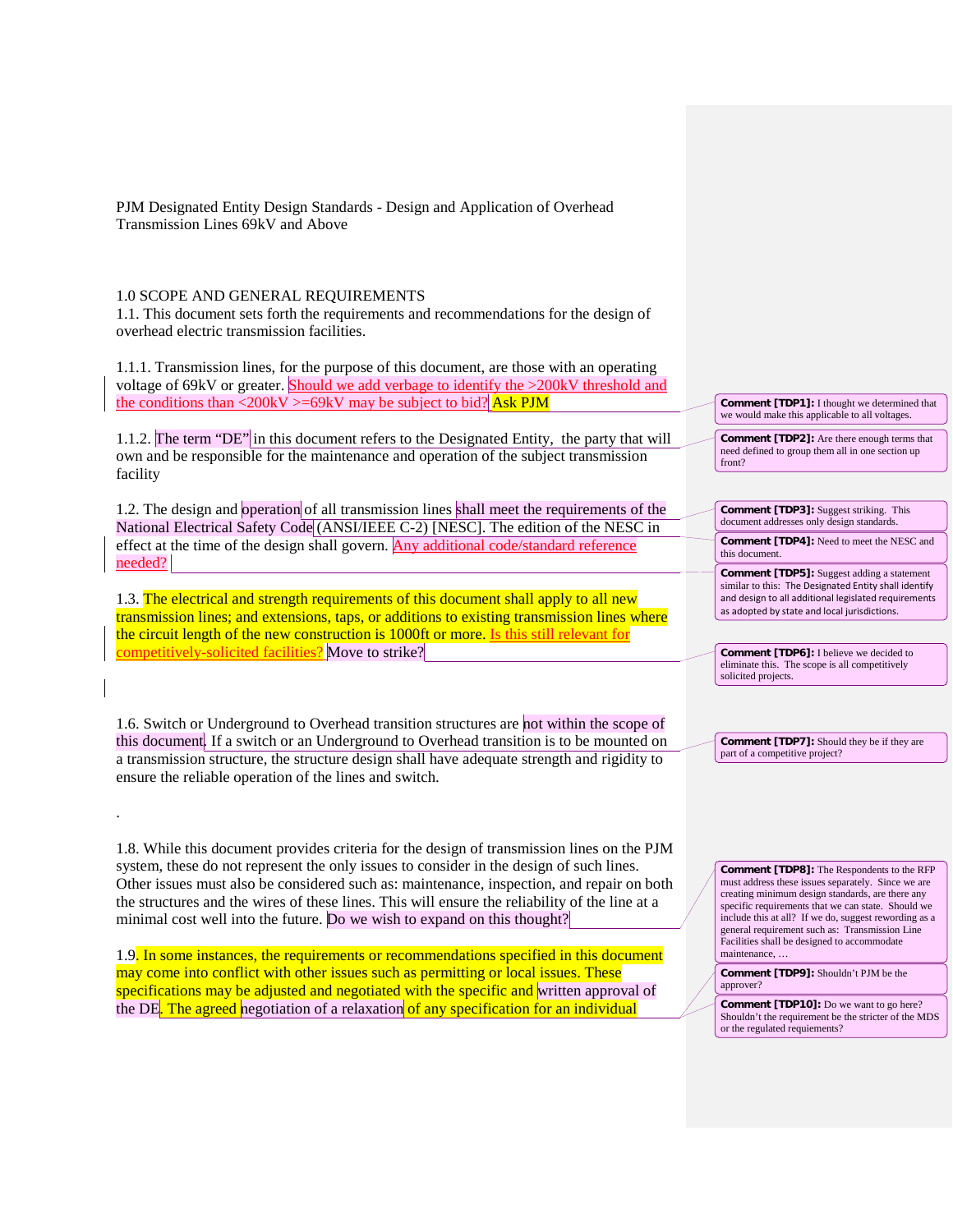project or circumstance does not automatically result in a subsequent revision in this guide. Subsequent instances must be addressed individually on a case-by-case basis.

1.10. The use of structure guys, and wood structures shall be approved by the DE.

**Comment [TDP11]:** Suggest striking.

## 2.0 CONDUCTORS

The thermal ratings of conductors are outside the scope of this document.

However, the designer should ensure that conductors must be selected with sufficient thermal capability to meet continuous and emergency current ratings. Ratings of conductors applied to the PJM system should be determined using conductors applied to the PJM system should be determined using  $\frac{1}{\sqrt{1-\epsilon}}$ "Bare Overhead Transmission Conductor Ratings, November 2000". The overhead line conductor and static wire should be chosen such that the DE has the from those used by the TO. This provides the ability to quickly repair a section of line with utility stock material should an emergency arise. Standard transmission conductor types are ACSR, ACSR/AW, ACSS, and ACAR. Other conductor types will be reviewed by the TO.

Conductors shall be selected with sufficient thermal capability to meet normal and emergency current ratings required for the project, as specified by PJM in the RFP process (?). Normal operation refers to a continuous operating condition where no loss of conductor strength will occur. Emergency operation refers to a short-duration time period where the normal current rating is exceeded to meet temporary changes in system operating conditions. Conductors shall be selected so they will not lose more than 10% (?) of strength over their life of service due to periodically exceeding normal operating conditions. Conductors shall also be designed to handle the heating induced by the anticipated fault currents it may experience during its service life. Conductors shall be of adequate strength to meet required design loading conditions and sustain mechanical loads as specified in Section "X", while still meeting the minimum clearance requirements as discussed in Section "X".

Qualified conductors are those meeting all applicable ASTM standards for the materials included in the construction of the cable. Conductor connectors and accessories shall also meet applicable ANSI/NEMA standards, and shall have thermal capabilities no less than the conductor.

Conductor selection and configuration, including conductor size and the number of subconductors, shall take into consideration electrical system performance parameters such as voltage, stability, losses, impedance, corona, electric and magnetic fields, audible noise and TV and Radio interference.

Conductor selection shall consider short and long-term material availability locally and within the industry for purposes of maintenance and circuit restoration. Adequate quantities of

**Comment [TDP12]:** Do we intend to replace this paragraph with the highlighted text?

**Comment [TDP13]:** This will be a tough one to define. At a minimum, they would have to follow their FRM.

**Comment [TDP14]:** Probably shouldn't use for new construction.

**Comment [TDP15]:** I believe that maintenance and operations (which would include storm recovery plans) are required to be submitted by the RFP. Seems out of scope. Also suggest not defining standard material.

#### **Formatted:** Highlight

**Comment [TDP16]:** Do we want to go with the NERC definitions, which are worded slightly different than the SPP definitions? Same for Emergency. For the emergency rating, NERC does not specify the loss of strength permitted. If we want this, we'll have to state that specifically.

**Comment [TDP17]:** Over what time period.

**Comment [TDP18]:** How do we determine this? Are we trying to cover for relay misoperations?

**Formatted:** Highlight

**Comment [TDP19]:** No ANSI standards for high temperature operation. **Formatted:** Highlight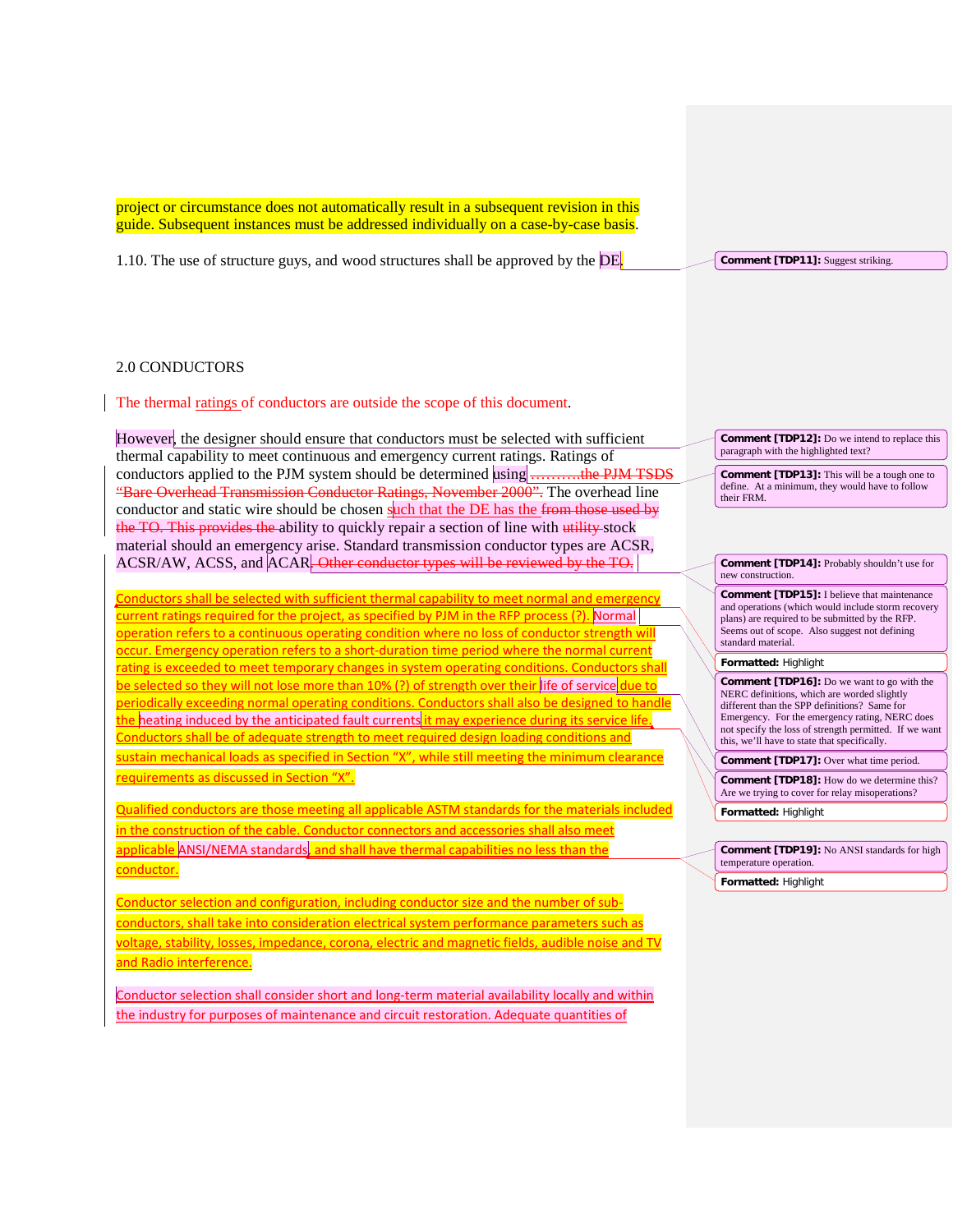| material shall be stocked by the Designated Entity to allow restoration of the line in sufficient                                                                                                                                                                                                                                   |                                                                                                 |
|-------------------------------------------------------------------------------------------------------------------------------------------------------------------------------------------------------------------------------------------------------------------------------------------------------------------------------------|-------------------------------------------------------------------------------------------------|
| time (one week?).                                                                                                                                                                                                                                                                                                                   | Comment [TDP20]: Suggest striking. The<br>Respondent must submit their O&M plans in the<br>RFP. |
| 3.2 Galloping Mitigation:                                                                                                                                                                                                                                                                                                           | Formatted: Highlight                                                                            |
|                                                                                                                                                                                                                                                                                                                                     | Formatted: Highlight                                                                            |
| Lines shall be designed to mitigate galloping unless a study is performed demonstrating the line<br>configuration is not prone to galloping. Mitigation shall be by the following methods:<br>Providing adequate electrical clearances<br>• Providing structures designed for additional cyclical stresses of galloping conductors. | <b>Comment [TDP21]:</b> Is a lot of this design<br>manual material?                             |
| Providing in-span interphase insulators or anti-galloping devices.<br><b>Electrical Clearances:</b><br>Single loop galloping shall be used for spans less than 700 feet. Double loop galloping shall be<br>used for spans of 700 feet or greater or any span that has strain connections on both ends.                              |                                                                                                 |
| One of two methods shall be used to model galloping ellipses.<br>1. A combination of the A.E. Davison method for single loop galloping and the L.W.Toye<br>method for double loop galloping.<br>2. The CIGRE method per Bulletin 322.                                                                                               |                                                                                                 |
| When checked using these methods, galloping ellipses shall not overlap one another. Galloping<br>clearances shall also be checked between the transmission conductors and shield wires.                                                                                                                                             | Comment [TDP22]: Conservative?                                                                  |
| The following load cases shall be used for galloping calculations:<br>32°F, 0.5" Radial ice, 2 PSF wind (For determination of Swing Angle)<br>32°F, 0.5" Radial ice, No Wind (For determination of sag and conductor motion ellipses)                                                                                               |                                                                                                 |
| Long spans over eighteen hundred (1800) feet shall take into account existing line historical<br>operation. If no data is available a study shall be performed to determine the proper mitigation<br>methods.                                                                                                                       |                                                                                                 |
| <b>Further Discussion:</b>                                                                                                                                                                                                                                                                                                          | Comment [TDP23]: Seems severe.                                                                  |
| Clearance between the galloping ellipses.<br>Use a constant buffer for all voltages. 1ft?<br>Use a voltage dependent buffer.<br>$69kV - 6$<br>$138kV - 12$<br>$230kV - 18$<br>iv. $500kV - 42$                                                                                                                                      |                                                                                                 |
| The ambient temperature range listed in Table 1 covers the PJM system and is used for<br>the electrical ratings of the conductors as well as the structural loads upon the towers or<br>poles. We discussed this issue but never came to a conclusion as to what the criteria                                                       |                                                                                                 |

**Comment [TDP24]:** Suggest striking.

should be for temperature.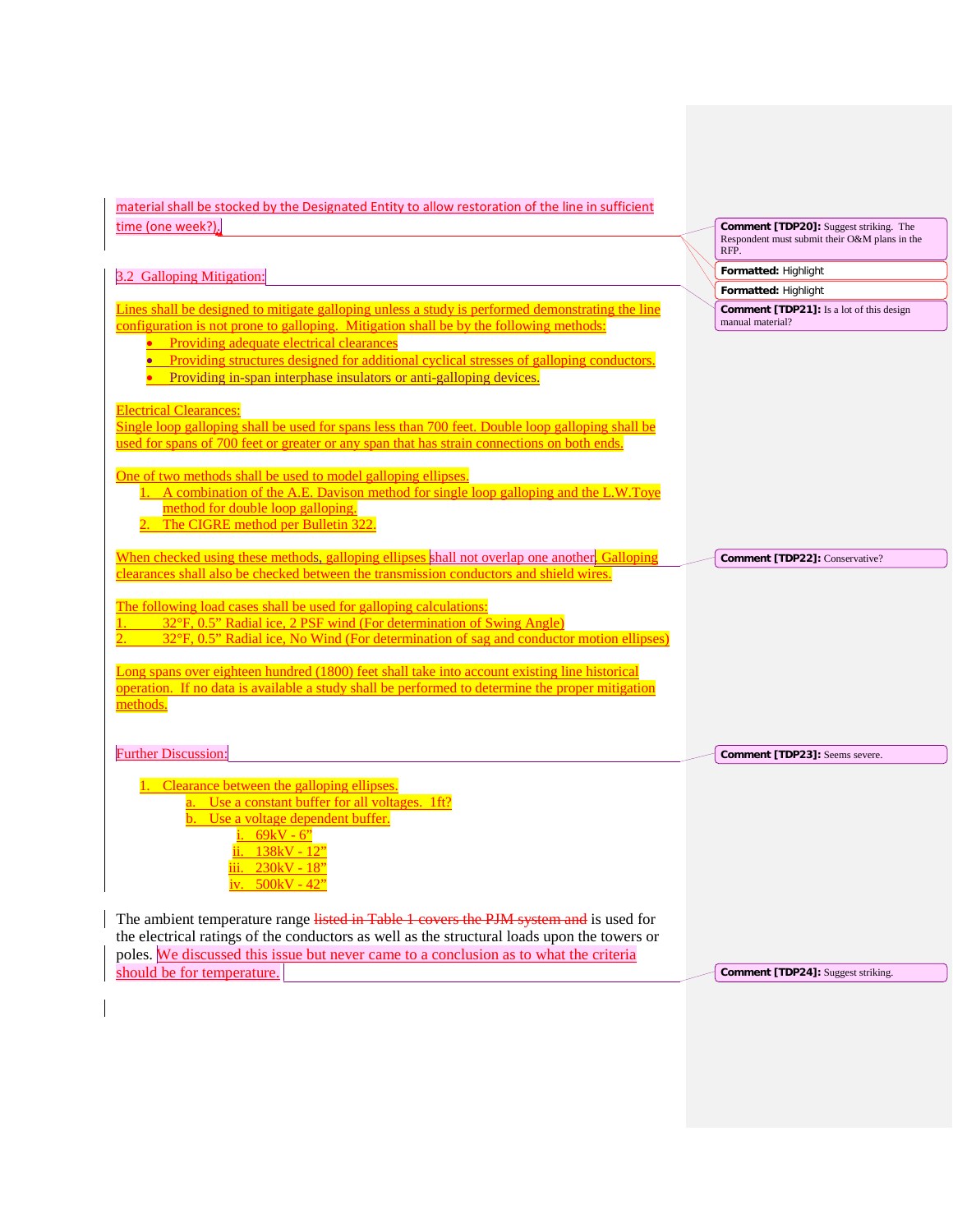# 3.1 Alcoa – Sag & Tension Common Point The maximum tension case shall be allowed to default as the common point between the initial and final sag tables. No other common point shall be allowed. An example would be a common point based upon NESC Heavy conditions when calculated tensions for the 1-1/2" Heavy Ice case exceed those for the NESC case.

## 5.0 ELECTRICAL DESIGN PARAMETERS

3.0 CONDUCTOR SAG & TENSION CRITERIA

## 5.1 Right-Of-Way Width

The transmission line is to be designed with adequate right-of-way width to provide access for line maintenance, repair, and vegetation management. Widths should be based upon the number of circuits on the right-of-way, proper clearance to the edge of right of way under maximum conductor blow out, audible noise and EMF requirements.

### Live Line

Sufficient space to maintain OSHA minimum approach distances in place at the date of project approval, either with or without tools, shall be provided. When live-line maintenance is anticipated, designs shall be suitable to support the type of work that will be performed (e.g., insulator assembly replacement) and the methods employed (i.e., hot stick, bucket truck, or helicopter work, etc.)

#### Clearance Requirements

The clearance requirements presented in this section of the standards will be maintained with the reference conductor at maximum sag and after experiencing the maximum loading conditions ("final" conditions). Maximum sag conditions may be experienced at maximum conductor operating temperatures or under NESC heavy ice conditions. For conductor-toconductor clearances between different circuits, the upper conductor shall be at maximum sag and the lower conductor at "minimum" sag. Mimimum Sag is defined as 0 degree F, no wind, no ice, initial conditions. In the absence of the necessary data to perform this analysis, the lower conductor's position may be approximated by a straight line interpolation between the attachment points.

**Comment [TDP25]:** I think we decided to strike; design manual material.

**Comment [TDP26]:** Define. **Comment [TDP27]:** Under what loading conditions? Are we trying to keep the conductor entirely within the ROW under all ultimate conditions, or just NESC.

**Comment [TDP28]:** Minimum approach distances based on system-specific TOV.

**Comment [TDP29]:** Consider breaker operation (one-shot).

**Comment [TDP30]:** The NESC does not have a clearance requirement for any iced conductor condition.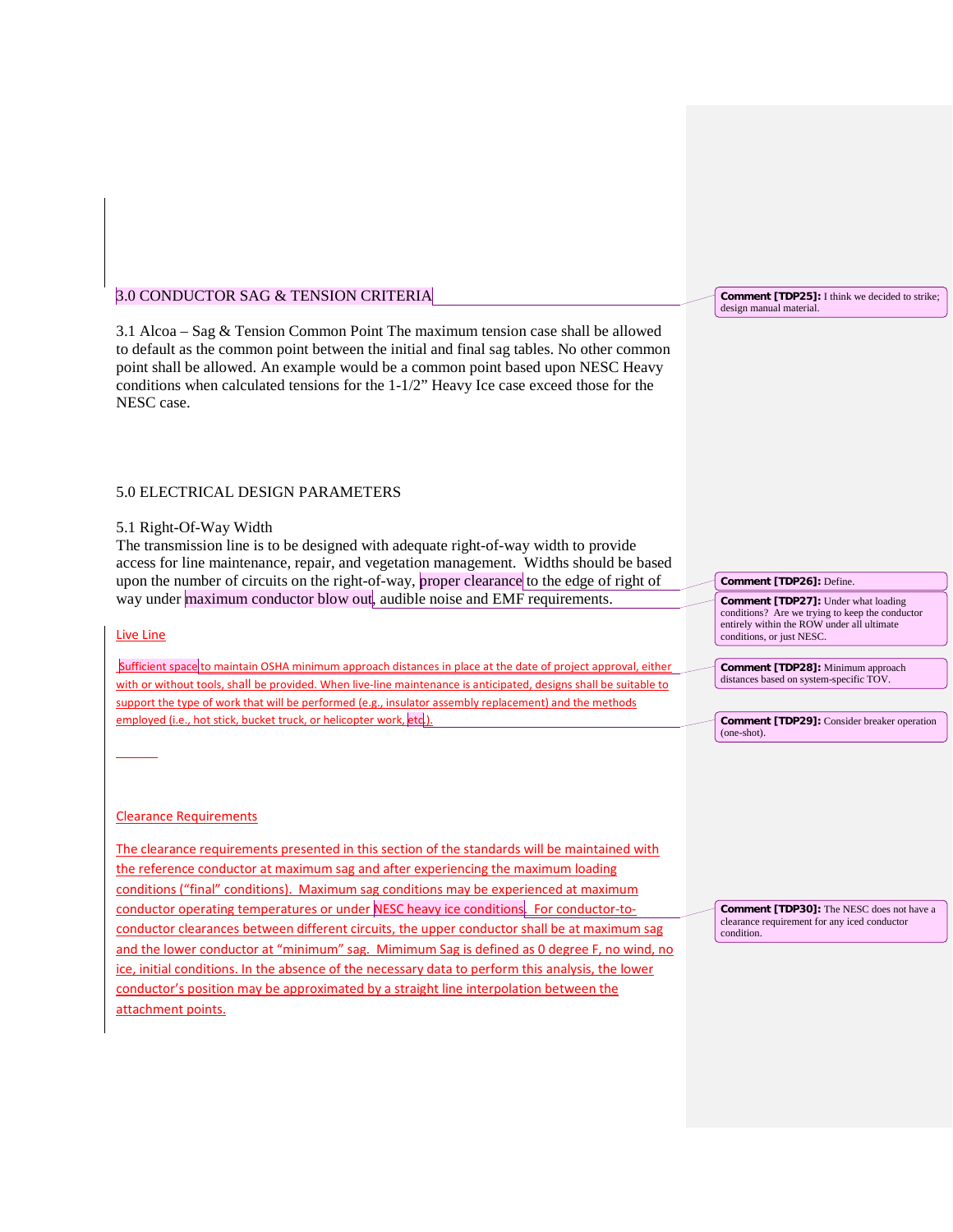Clearances shall assume maximum operating voltages as defined in PJM Manual 3. Baseline Voltage Limits. Exhibit 3 section 3.3.1. The system transient overvoltage's (TOV) shall then be applied and any elevation factors added as specified in NESC.

Wire to Ground Clearance - based on NESC Rule 232

All clearances over ground shall be set to accommodate vehicle access, plus a 3 foot clearance buffer at maximum sag. The minimum allowed clearance between the lowest transmission line conductor(s) shall meet the required NESC minimum plus a safety envelope of 3 feet. (The safety envelope is required to allow for sag and clearance uncertainties due to: actual conductor operating temperature, conductor sagging error, ground topography accuracy, plotting accuracy and other sources of error. The inclusion of a safety envelope is considered to be prudent). The NESC minimum shall be calculated with the conductor at maximum operating voltage and the maximum operating temperature or maximum conductor loading. The minimum clearances shouldshall take into account the limitation of a 5 mA shock current as given in NESC Rule 232D3c. All areas beneath the line shall be assumed to allow vehicle access beneath the line. All terrain points shall be considered vehicle-accessible regardless of terrain changes or the presence of access roads.

For agricultural areas that may utilize farming equipment, additional clearance willshall be provided to assure public safety and line reliability during the periods of farming and harvesting activities.

Clearances to waterways – Based on NESC Rule 232

Clearances over Waters of the United States shall be based, at a minimum, on the NESC requirements in Rule 232, plus a 3 foot buffer. In the event that the Army Corps of Engineers (ACOE) determines higher clearances are required, the ACOE requirements shall be held, plus a 3 foot buffer.

Avian Considerations.

Design should incorporate considerations for avian affects. The use and/or reference to industry guidelines such as APLIC – Avain Powerline action Committee which contain protection plan guidelines as well as suggested practices should be included in the design of the facilities. Design should determine if there is a need to incorporate avian considerations which could impact structure dimensions in areas where safe perching of birds has been an issue and could therefore materially impact the design of an overhead line.

| <b>Comment [TDP31]:</b> We stated up front that we<br>meet NESC: can this be shortened? |
|-----------------------------------------------------------------------------------------|
|                                                                                         |
| <b>Comment [TDP32]:</b> Why not NESC? What size<br>vehicle, 8' or 14'?                  |
|                                                                                         |
| <b>Comment [TDP33]:</b> May be better to call it a<br>design buffer.                    |
|                                                                                         |
| <b>Comment [TDP34]:</b> Repeat of the previous<br>sentence?                             |
|                                                                                         |
| <b>Comment [TDP35]:</b> Suggest not calling it a<br>safety buffer.                      |
|                                                                                         |
| <b>Comment [TDP36]:</b> Commentary, is it needed?<br>(especially the last sentence.     |
|                                                                                         |

#### **Comment [TDP37]:** Repeats?

**Comment [TDP38]:** What is the requirement? Or should we just state "for the largest anticipated vehicle? How do we determine this. **Comment [TDP39]:** Not possible.

**Comment [TDP40]:** Suggest avoiding.

**Comment [TDP41]:** Ditto.

**Comment [TDP42]:** Do they typically? If they are larger, why not the larger of NESC + 3 or the ACOE clearance.

**Comment [TDP43]:** Shorten to just say that the APLIC guidance shall be considered in design?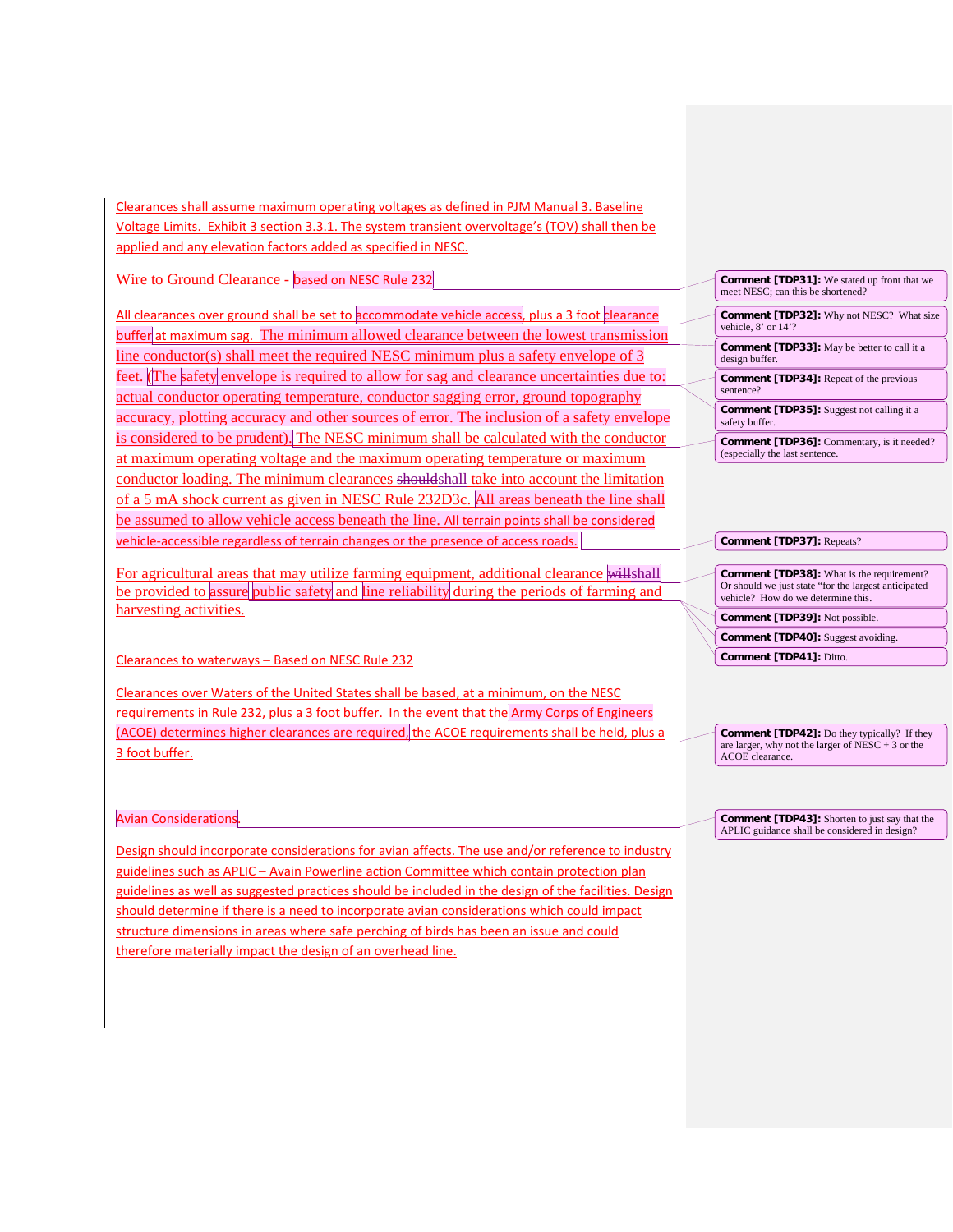#### 5.2 Wire to Ground Clearance

The minimum allowed clearance between the lowest transmission line conductor(s) shall meet the required NESC minimum plus a safety envelope of 3 feet. (The safety envelope is required to allow for sag and clearance uncertainties due to: actual conductor operating temperature, conductor sagging error, ground topography accuracy, plotting accuracy and other sources of error. The inclusion of a safety envelope is considered to be prudent). The NESC minimum shall be calculated with the conductor at maximum operating voltage and the maximum operating temperature or maximum conductor loading. The minimum clearances should take into account the limitation of a 5 mA shock current as given in NESC Rule 232D3c. All areas beneath the line shall be assumed to allow vehicle access beneath the line. For agricultural areas that may utilize farming equipment, additional clearance will be provided to assure public safety and line reliability during the periods of farming and harvesting activities.

5.3 Wire to Signs, Structures, etc Under the Wires

The minimum allowed clearance between the lowest transmission line conductor(s) shall meet the required NESC minimum plus a safety envelope of 3 feet. The NESC minimum shall be calculated with the conductor at maximum operating voltage and the maximum operating temperature.

### 5.4 Wire to Structure Clearances

The minimum clearances between the phase conductors and the supporting tower or pole shall not be less than shown in Table 1. These clearances are to apply for all anticipated conductor positions from an every day condition to a displaced condition due to a 9-psf wind or ice loading. These clearances do not have any adders provided for birds or other animals, but are based upon the switching surge values listed in Table #1.

### 5.5 Wire to Wire Clearances

Clearance between the bottom transmission conductor and any lower wire shall meet the required clearance of NESC Rule 233 and 235as a minimum. When the lower wire is a non transmission wire, then the clearance should be at least 10 feet for voltages less than or equal to 230 kV, and 20 feet for voltages above 230 kV. This will allow safe personnel access to the non-transmission conductors. These clearances should be calculated with the transmission conductor at maximum operating temperatures or heavy ice, whichever provides greater conductor sag, and the non-transmission conductor at 0oF. Clearances between transmission conductors should be either the larger of clearances based upon switching surges, or clearances based on the NESC. The per unit switching surges to use for the calculation are shown in Table #1.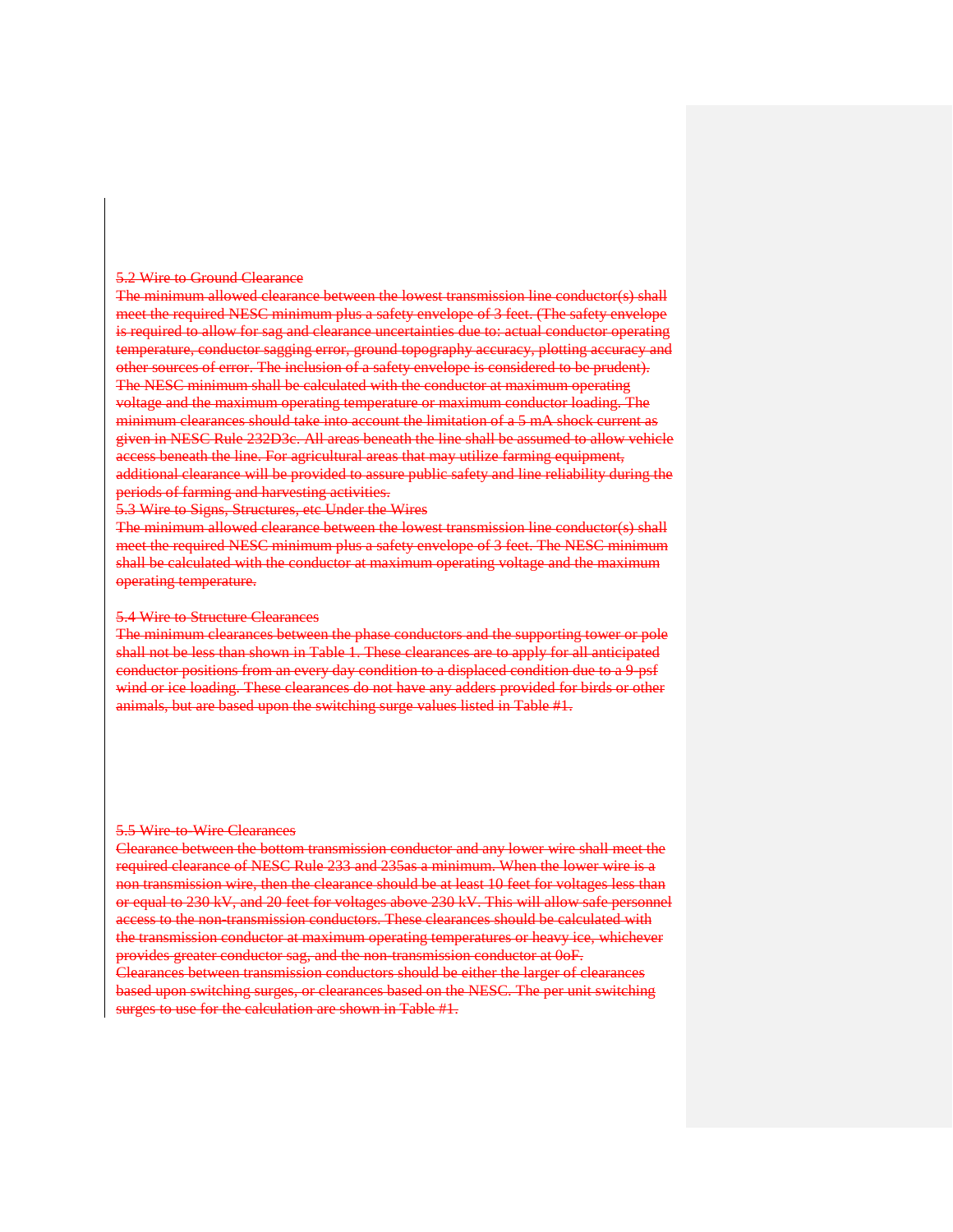the method used to determine the actual required is given in section 5 of the EPRI Transmission Line Reference Book 115 kV 138 kV Compact Line Design. For transmission conductors of different circuits, the clearances should be increased so that any wind induced dynamic conductor movement does not result in any breaker operations and subsequent reduction in transmission circuit reliability.

#### 5.6 Conductor Operating Temperature and Conductor Sag

The conductor will be assumed to operate at or above the minimum temperature shown below, and at temperatures less than the maximum shown below. While the line conductor may be designed to operate at a lower temperature, the line must be sagged assuming the conductor temperature is at or above the minimum shown. For designed operating temperatures above the minimum shown, and still below the maximum, the line sag and clearances will be calculated for that operating temperature after rounding up to the nearest 10oC. In no case will a conductor operating temperature be allowed above the maximum shown in the table.

5.7 Insulation Requirements

The insulation system for the transmission line shall have values in excess of the leakage distance, 60 Hz wet, and Critical Impulse flashover values specified in Table 1. These values shown are minimum conditions and may need to be increased in specific locations such as coastal environments, industrial smokestack sites, or high altitudes. (BIL values are not included here as they are associated with substation insulation and not transmission line insulation,)

### 5.8 Lightning Performance and Grounding

All transmission structures will be individually grounded through a dedicated earth driven grounding system composed of ground rods and / or buried counterpoise or other devices. This system is to be measured on each individual structure prior to the installation of any overhead conductors or wires. The maximum acceptable resistance measurement of this grounding system for voltages up to and including 230 kV is 25 Ohms, and 15 ohms for voltages 345 kV and greater. The grounding system may include radial counterpoise wires, equipotential rings, or both. The TO must approve all grounding methods, and connections to the grounding system that are below grade. These resistance requirements are to assure acceptable lightning performance on the line as well as provide for the safe grounding of the line by construction and maintenance forces. Individual tower grounding measurements will be allowed to exceed the 25 or 15 Ohms required only if the average value for the 5 adjacent structures along the line is less than the 25 or 15-Ohm restriction.

To assure acceptable lightning performance, a shield wire is required above each transmission line. The number of shield wires and the maximum shielding angles between the shield wire and phase conductor are shown in Table 1. Each new structure design is to be analyzed using the EPRI MULTIFLASH or equivalent software to determine that the line design and actual grounding design provides the required lightning performance shown in Table 1.

**Comment [TDP44]:** Did we discuss using the SPP paragraph to address this and the next section Insulation, grounding and structure arrangement all work together to provide targeted performance.

**Comment [TDP45]:** Conservative.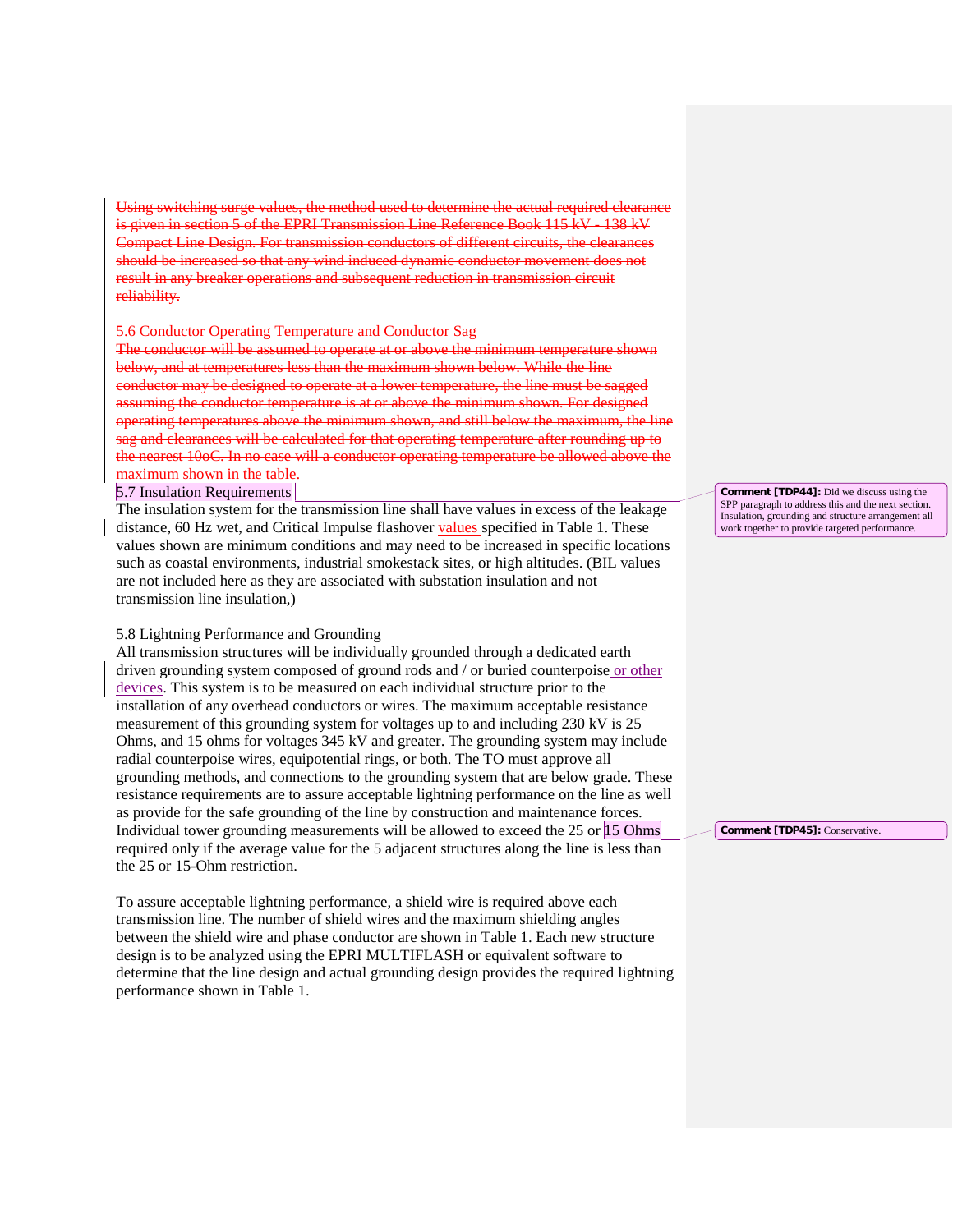In instances where it is very difficult to provide the required lightning performance, the DE<del>TO</del> may grant permission to utilize a limited application of transmission lines arresters. In no case will chemical ground treatments be allowed to improve structure grounding.

### 5.9 EMF, RFI, TVI, and Audible Noise

The transmission line system is to be designed so that radio and TV interference is just perceptible at the edge of the right-of-way. This is typically the case with radio signal to noise ratios above 20 db, and TV signal to noise ratios above 40 db. The achievement of this level of performance is more of a problem for lines above 230 kV, so a radio frequency survey and investigation should be performed to measure actual radio and TV signal strength and calculate the signal to noise ratio. Audible noise at the edge of the right-of-way should be calculated for the designed transmission line using wet conductor as the design condition. The resultant noise level must not exceed the level limited by the state and local authorities. Typically the limitation is 55dbA during the daylight hours, and 50 dbA at night.

Electric and Magnetic Field (EMF) levels are to be calculated using the EPRI ENVIRO or equivalent software and compared to any state or local limits. Modifications are to be made through phasing, structure height, ground clearance, etc. to assure these limitations are met. If no specific limitations exist, the line should be designed to the level of EMF on and adjacent to the right-of-way. A typical example of such an effort is the appropriate choice of phasing on the right-of-way.

## 5.10 Inductive Interference

A study should be done to determine the inductive impact upon other utilities due to the power flow in the new transmission line. The power flow may induce unusual currents and voltages in magnetic and electrical conductors that run parallel to the transmission line. When it is determined that the currents or voltages are being induced in nearby utilities or other facilities, the engineer for the new or modified line being constructed must take the appropriate corrective actions to eliminate or lower the currents or voltages to an acceptable level.

### 5.11 Line Transpositions

The transmission line designer may be required to transpose the geometry of a new transmission line if the voltage imbalance exceeds the tolerance of the TO at the substations the line connect s to. If transpositions structures are required, they shall be designed to provide for easy routine maintenance of the structure.

#### 5.12 Line Crossings

Line crossings should be avoided if possible, but when line crossings are unavoidable they should be configured such that the most important circuits to the transmission network are on top. Additionally, crossings must be configured such that a single

**Comment [TDP46]:** Does this preclude the use of bentonite backfill?

**Comment [TDP47]:** This is the only real requirement here. The rest seems to be suggestions or design manual material. EMF, etc are also addressed in the conductor section.

**Comment [TDP48]:** Is this possible?

**Comment [TDP49]:** Means and methods; design manual material.

**Comment [TDP50]:** Seems like design manual material. I don't see a design requirement.

**Comment [TDP51]:** More definition? Electric utilities only, or gas? Railroad?

**Comment [TDP52]:** Is this limiting to only steady state conditions? What about fault conditions?

**Comment [TDP53]:** Could this be more collaborative between the DE and the affected utility.

**Comment [TDP54]:** Suggest striking; It doesn't offer a design criteria. **Comment [TDP55]:** Phasing?

**Comment [TDP56]:** This is a good practice, but is it more appropriate in a design manual?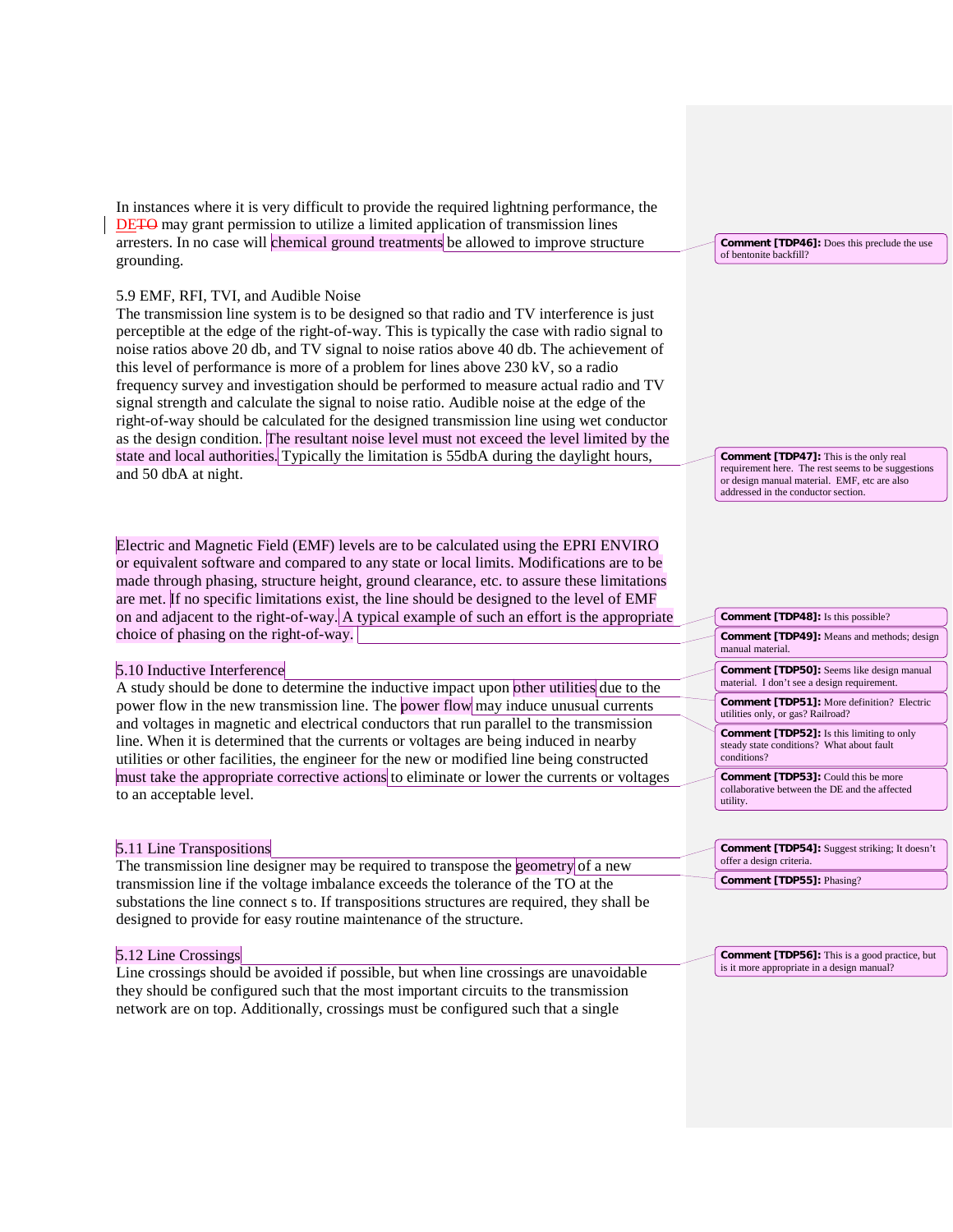component failure will not outage more than one other circuit (beyond the circuit with the failed component). This is in accordance with MAAC Criteria.

## 6.0 OTHER DESIGN PARAMETERS

#### 6.1

## Line Cascade Mitigation

Transmission line failures that cascade beyond the original structural failure must be avoided. To accomplish this, the design of a new or modified line shall incorporate deadend strain structures routinely employed along the line. An alternative is to utilize suspension structures that are longitudinally guyed to resist full line tension if all wires on one side were broken. For wood construction, the strain structures shall also have in-line m guys utilized to provide the structural strength. The line tensions assumed for this condition are the NESC Heavy loadings on one side of the structure as defined above, and no tension on the other. The structures shall be placed routinely along the line to resist a line cascade, but in no case shall these structures be placed farther than 5 miles apart. *"Transmission line failures that cascade beyond the original structure failure must be avoided. The line shall be designed so that a cascading event does not result in failure or sev damage to structures extending beyond a distance of "X" miles from the point of origin. Preventative measures may include, but are not limited to, routine placement of deadend structures, longitudinal guying, etc., along the alignment. Documentation shall be provided upon request by the line designer proving the design meets these requirements. Line restoration strategy should be considered when selecting the appropriate interval for line cascading mitigation"*

## 6.2 Corrosion Protection

Corrosion protection will be evaluated for all buried structural steel on transmission structures. This covers buried grillage, driven caissons, etc. The line designer will submit a recommendation to the TO for the corrosion mitigation method to be used for buried structural steel. The proposed method must show at least a 50 year durability before any degradation of structural strength is allowed. It is acceptable to include systems that require some routine maintenance such as cathodic protection using buried sacrificial anodes. Above grade steel will be protected from corrosion using a coating acceptable to the TO. Typical alternatives that have been used include weathering steel, galvanized steel, or painted steel.

## 6.3

Climbing Devices

## 6.3.1

Steel pole structures shall utilize climbing ladders. The **DETO** shall specify the requirements and placement of the climbing ladders.

## 6.3.2

All steel towers shall be designed with step bolts as the provision for climbing. The TO shall specify the requirements and placement of the step bolts.

**Comment [TDP57]:** The AESO (Alberta ISO) suggests that if tangents have a defined (and they do, albeit more stringent than ours) longitudinal strength, then anti-cascading structures are required.

**Comment [TDP58]:** I think we decided to strike; design manual material.

**Comment [TDP59]:** I think we decided to strike; design manual material.